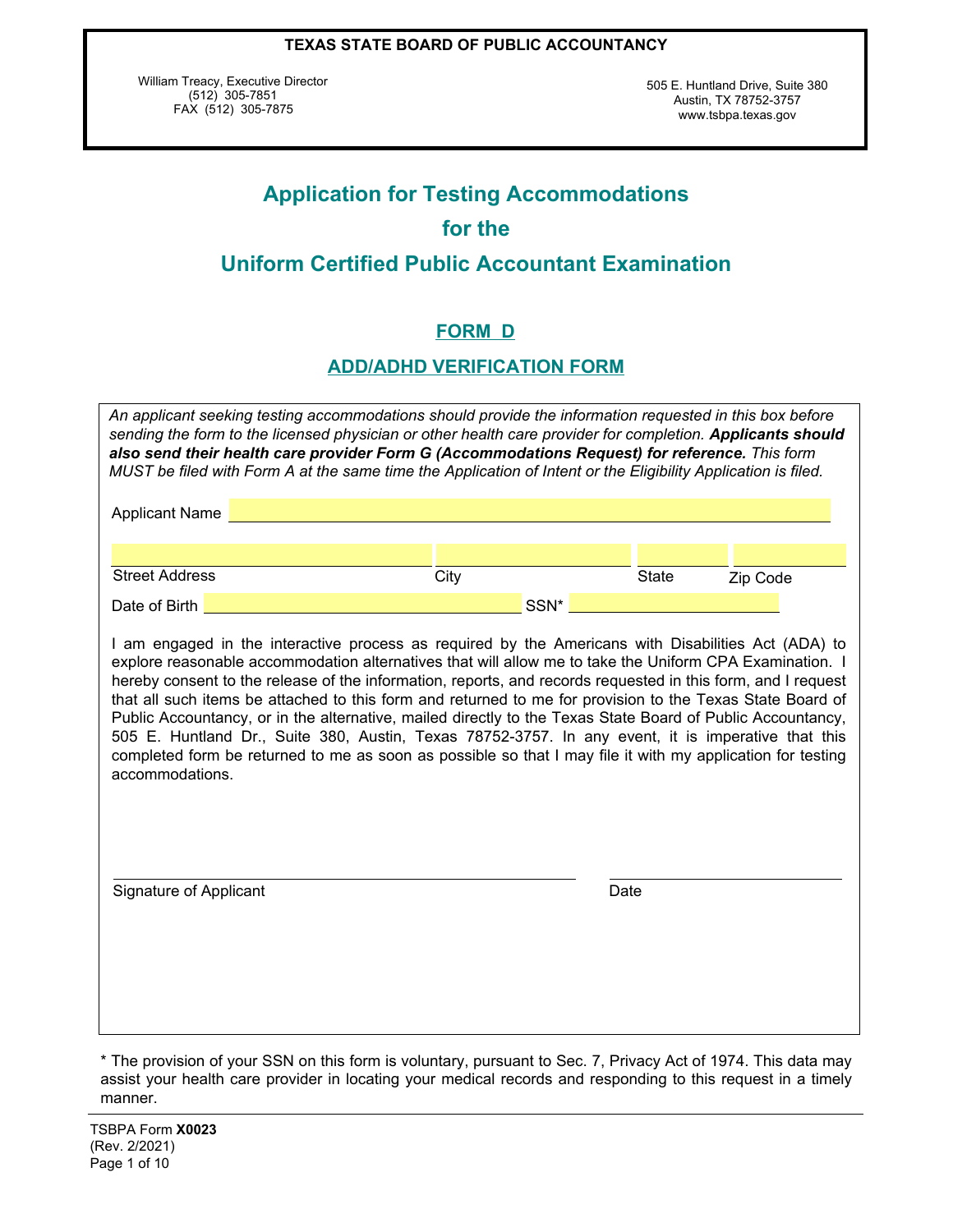William Treacy, Executive Director (512) 305-7851 FAX (512) 305-7875

505 E. Huntland Drive, Suite 380 Austin, TX 78752-3757 www.tsbpa.texas.gov

*IMPORTANT NOTICE: The remainder of this form must be completed by a licensed physician or other licensed health care provider qualified to diagnose and treat adult attention deficit disorder. It is important that the information be typed or printed legibly. PLEASE INCLUDE THE INFORMATION REQUESTED IN THE SPACES PROVIDED. DO NOT answer these inquiries with a notation referring to attached records.*

*A diagnosis of ADD or ADHD must be supported by a current (administered within the past three years) comprehensive evaluation and relevant neuropsychological or psychoeducational assessment batteries. The report must include information about the specific symptoms exhibited and documentation that the patient meets criteria for long-standing history, impairment, and pervasiveness. The information relied on by the evaluator must consist of more than a self-report and must include information from reliable third- party sources. The report must include a specific diagnosis of ADHD based on the DSM-5 diagnostic criteria. The evaluator must also provide a thorough diagnostic clinical summary that demonstrates that alternative explanations for inattentiveness, impulsivity, and/or hyperactivity have been ruled out.*

*It must be understood that this Form D is a summary form only, and that each item included in this form must be supported and amplified by a COMPLETE evaluation, which must also be provided to the Board. This form, along with the complete evaluation and all other required documentation, will be sent to the Board's ADHD expert. If this form and the required documentation are not legible, are not fully completed, or are not filed in a timely manner, applicant's request for testing accommodations will not be processed.*

## **LICENSED PHYSICIAN OR OTHER HEALTH CARE PROVIDER**

| Name:<br><u> 1989 - Andrea Station, amerikansk politik (d. 1989)</u>             |      |       |     |
|----------------------------------------------------------------------------------|------|-------|-----|
| <b>Current Position:</b>                                                         |      |       |     |
| Address:                                                                         |      |       |     |
| Street address                                                                   | City | State | Zip |
| Telephone Number: ( ) Telephone Number: ( )                                      |      |       |     |
| License/Certification Number & Jurisdiction: ___________________________________ |      |       |     |
|                                                                                  |      |       |     |
|                                                                                  |      |       |     |
|                                                                                  |      |       |     |
|                                                                                  |      |       |     |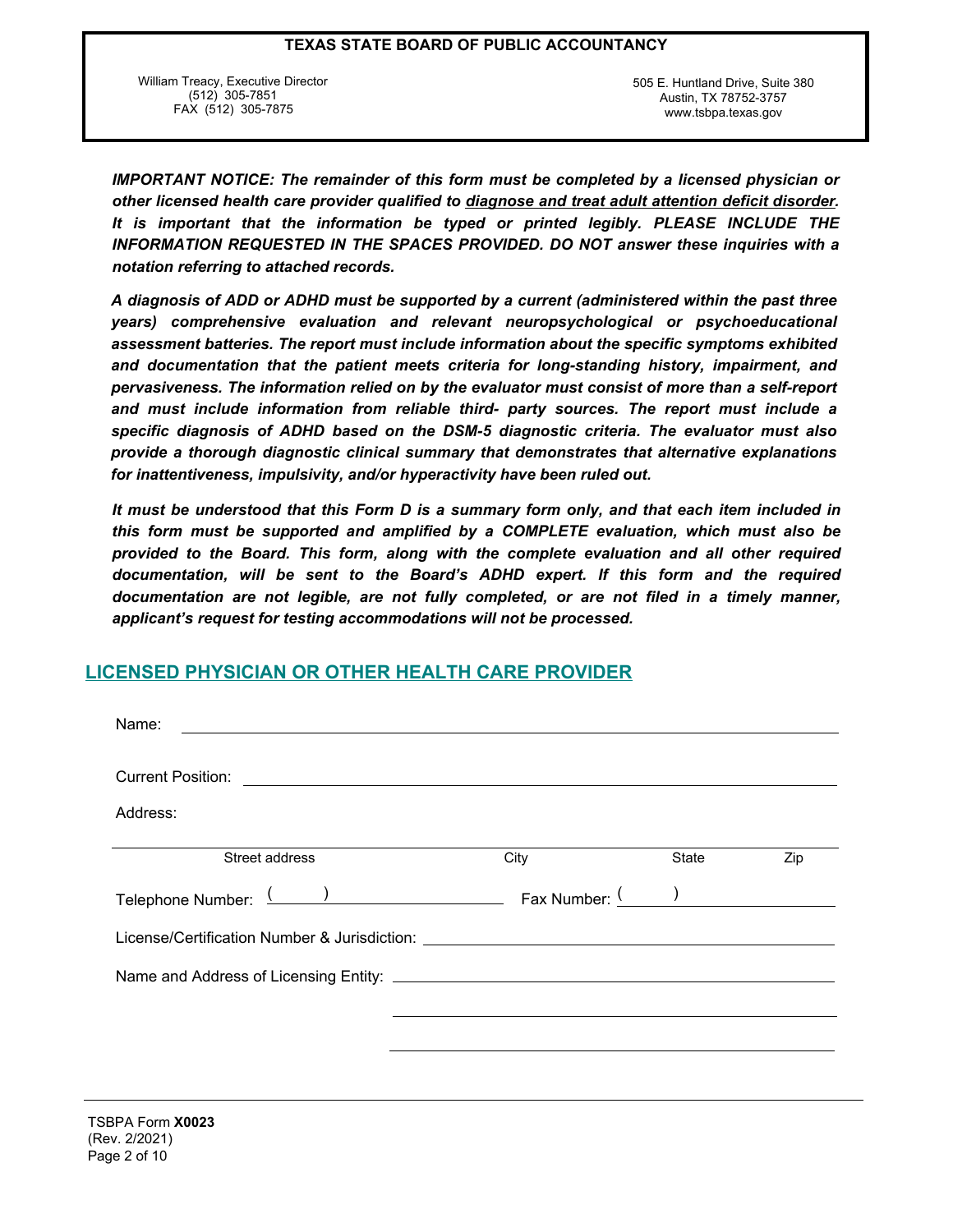William Treacy, Executive Director (512) 305-7851 FAX (512) 305-7875

505 E. Huntland Drive, Suite 380 Austin, TX 78752-3757 www.tsbpa.texas.gov

1. Describe the credentials that qualify you to diagnose and/or verify the applicant's ADD/ADHD. Please note that in order to be considered qualified you must have had comprehensive training in the field of ADHD in general, and you must have had comprehensive training and direct experience in working with an **adult population**. Be sure to include in your description sufficient information about these aspects of your credentials.

2. Describe your credentials in the area of testing, statistical measurement, or psychometrics.

3. Describe your training in the area of making recommendations for specific time accommodations on examinations such as the CPA Exam.

## **INFORMATION CONCERNING APPLICANT'S DISABILITY**

4. When was applicant first diagnosed with ADD or ADHD?

5. Did you make the initial diagnosis? \_\_\_\_\_\_\_ Yes \_\_\_\_\_\_ No

6. If "NO", state the name, address, and telephone number of the professional who made the initial diagnosis: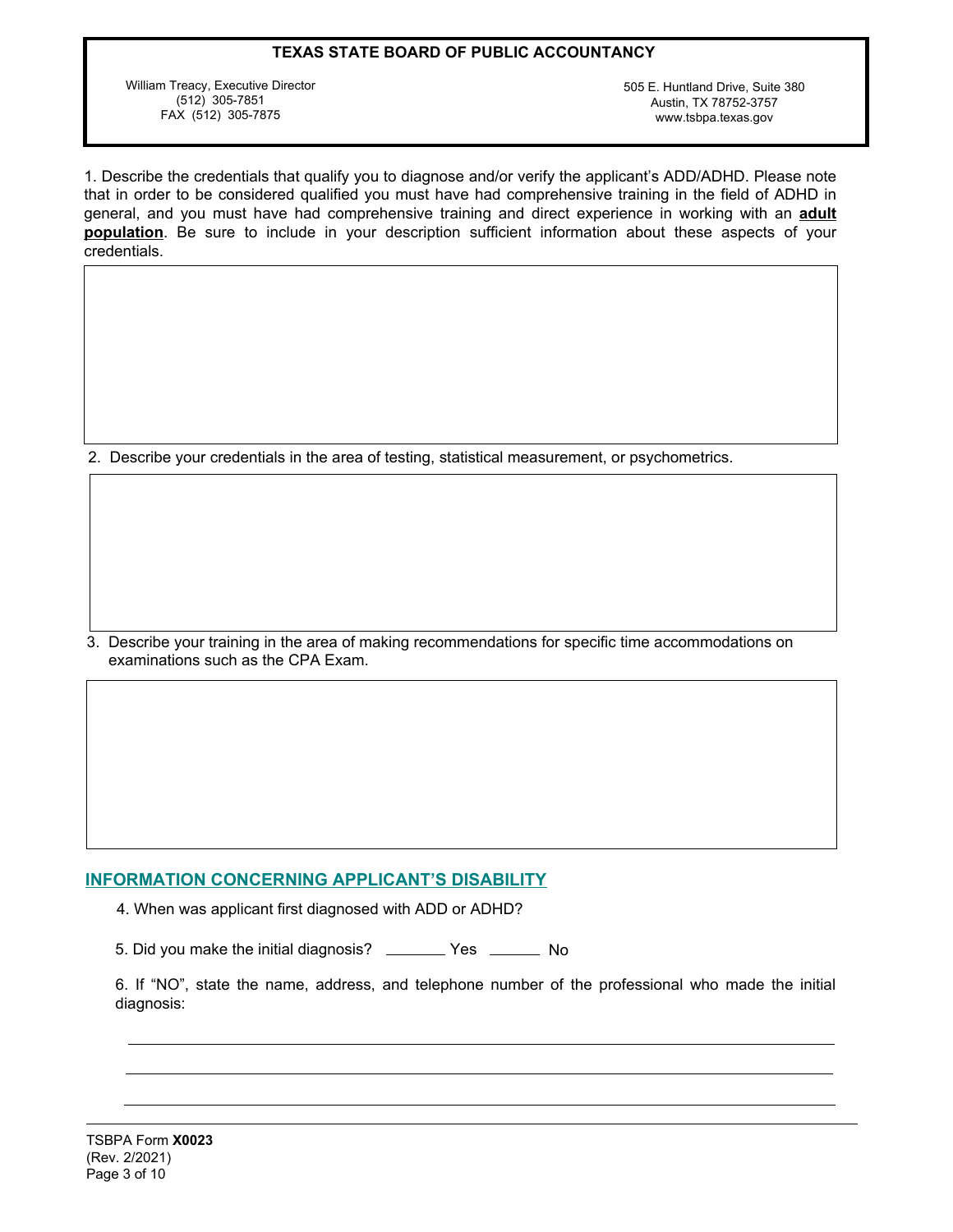| TEXAS STATE BOARD OF PUBLIC ACCOUNTANCY |                                  |  |
|-----------------------------------------|----------------------------------|--|
| William Treacy, Executive Director      | 505 E. Huntland Drive, Suite 380 |  |
| $(512)$ 305-7851                        | Austin, TX 78752-3757            |  |
| FAX (512) 305-7875                      | www.tsbpa.texas.gov              |  |

7. Does the applicant meet full DSM-5 criteria for:

| ADHD combined presentation?                                        | YES        | <b>NO</b> |
|--------------------------------------------------------------------|------------|-----------|
| ADHD predominantly inattentive presentation?                       | <b>YES</b> | <b>NO</b> |
| ADHD predominantly hyperactive/impulsive presentation?             | YES        | NO.       |
| 8. Does the applicant have a documented history of childhood ADHD? | YES        | NO.       |

9. If you answered "YES" to the preceding question, fully describe the documented history of ADHD in the space provided below. Continue your response on a separate sheet of paper if necessary.

10. If you indicated there was no documented history of childhood ADHD, describe the evidence which has been presented to you for review (e.g., school records, parental interview, etc.) to support the applicant's history of childhood ADHD, as required for a DSM-5 diagnosis.

11. Does the applicant exhibit impairment from ADHD in environments other than academic?

 $\overline{\phantom{0}}$  YES  $\overline{\phantom{0}}$  NO

12. If you answered "YES" to the preceding question, fully describe such impairment.

13. Is there evidence of a comorbid psychiatric condition or a learning disability?

 $T$  YES  $T$  NO

TSBPA Form **X0023** (Rev. 2/2021) Page 4 of 10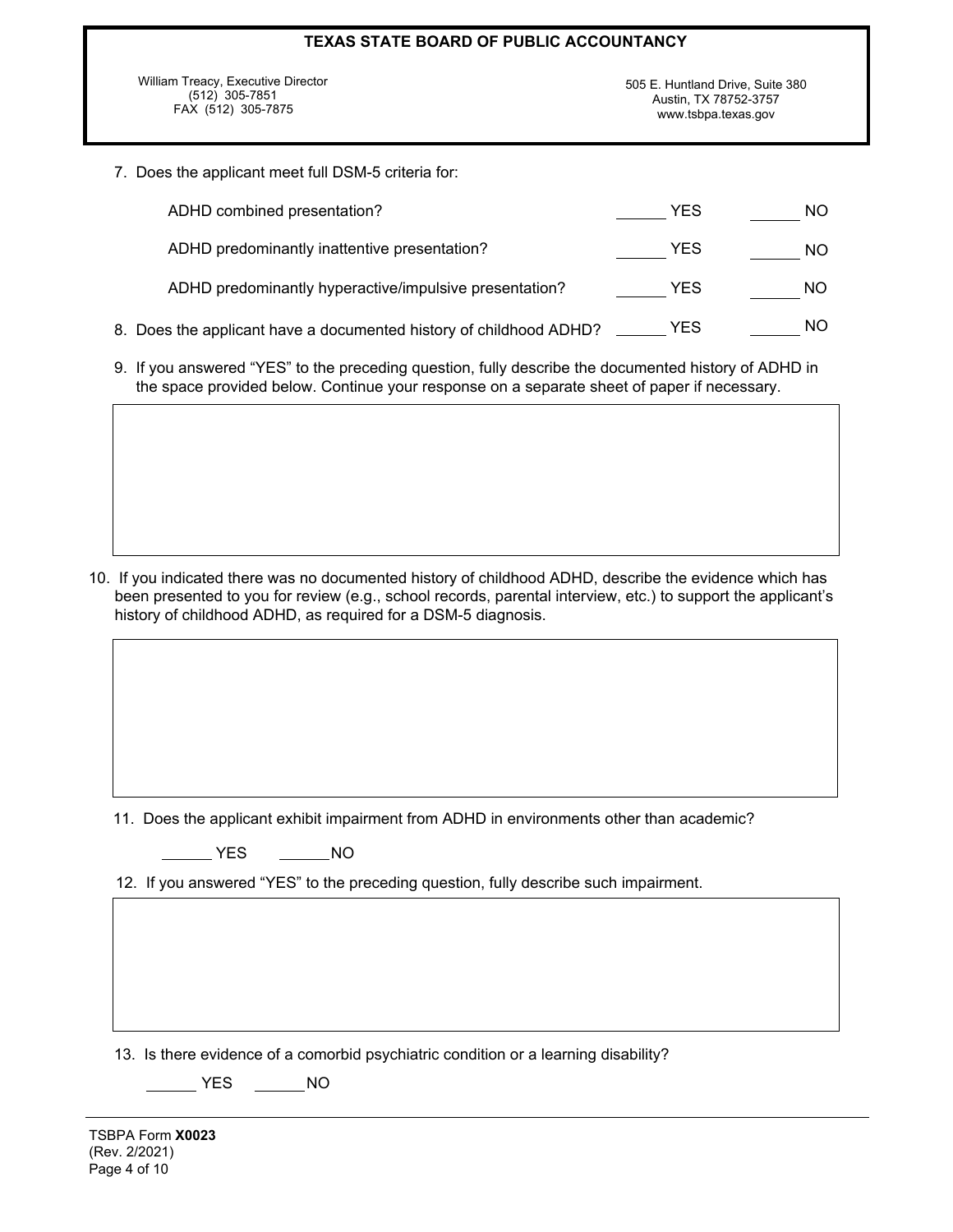William Treacy, Executive Director (512) 305-7851 FAX (512) 305-7875

505 E. Huntland Drive, Suite 380 Austin, TX 78752-3757 www.tsbpa.texas.gov

14. If you answered "YES" to the preceding question, fully explain your response in the space provided.

*If you need additional space, complete your response on a separate sheet of paper.*

- 15. Has formal cognitive and/or psychological testing been performed? YES NO
- 16. If you answered "YES" to the preceding question, attach a complete copy of the report, including test scores. If you answered "NO," explain why testing was not deemed necessary to rule out comorbid problems such as learning disability, low cognitive ability, psychiatric disturbance, etc.

17. Is applicant being treated for ADHD? YES WARD MO

18. If you answered "YES" to the preceding question, describe the treatment and the effect of the treatment on the disability.

19. In its **current** state, is the applicant's disability temporary or permanent?

Permanent \_\_\_\_\_\_\_ Temporary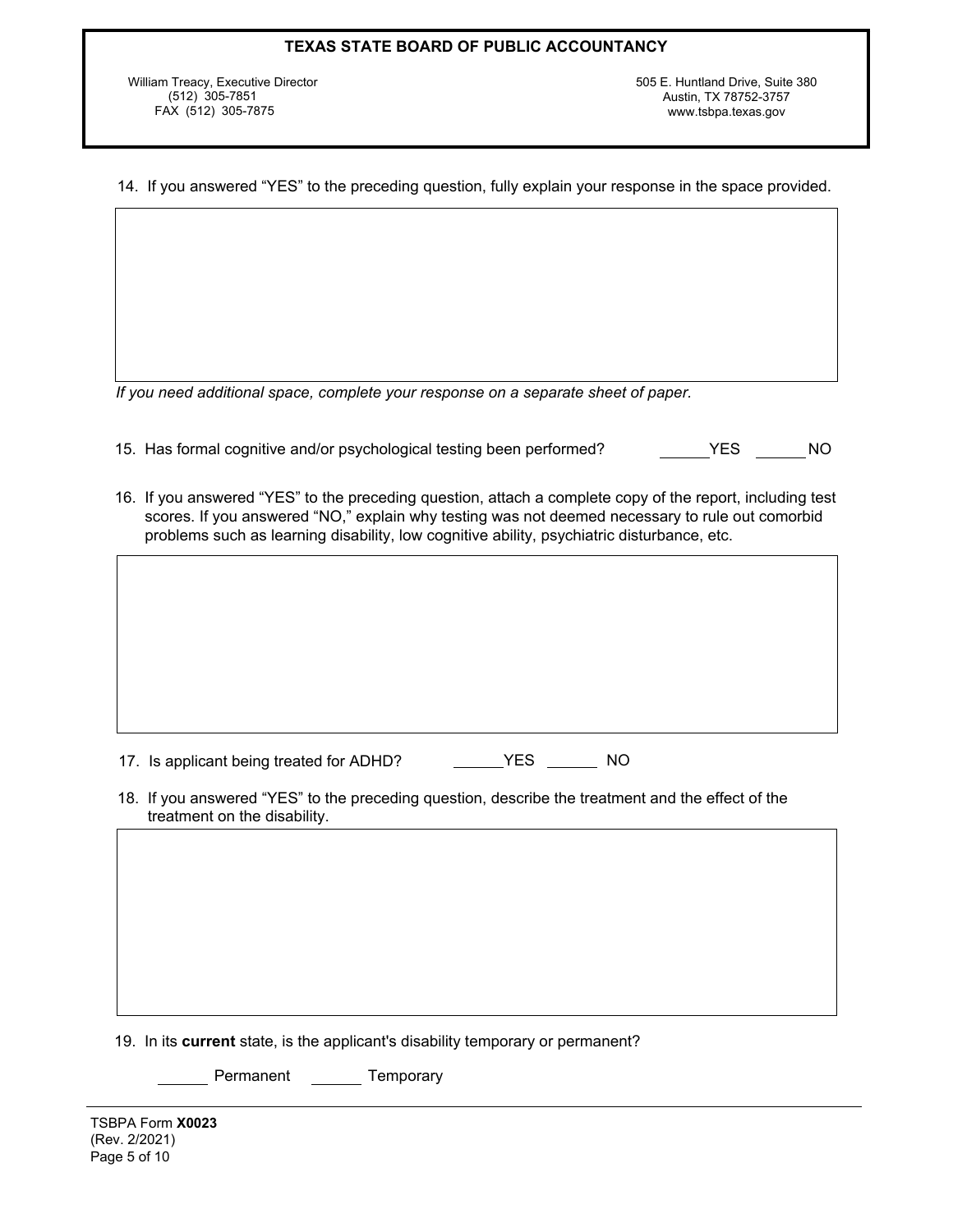William Treacy, Executive Director (512) 305-7851 FAX (512) 305-7875

505 E. Huntland Drive, Suite 380 Austin, TX 78752-3757 www.tsbpa.texas.gov

20. If you indicated the disability to be temporary, state when and under what conditions the disability/ condition is likely to abate.

21. Describe in detail any major life activities which are **substantially limited** by the applicant's diagnosed disability **at the current time,** taking into consideration the applicant's current treatment and medication program. If there are none, please so state.

## **RECOMMENDED TESTING ACCOMMODATIONS**

As background for the specific inquiries we make concerning the applicant's need for testing accommodations for the Uniform CPA Examination (CPA Exam), a description of the CPA Exam is provided, as well as the standard testing conditions under which it is administered.

**Test Format**: The CPA Exam is offered in a computer-based format. There are four timed sections of the CPA Exam, and each section covers various knowledge, skills, and abilities that an entry-level CPA should possess. The applicant is required to take and pass each section with a minimum score of 75%. Sections can be taken independently of other sections and in any order. Sections are presented in "testlets." Each testlet is comprised of either a group of multiple-choice questions or task-based simulations. The Business Environment and Concepts (BEC) section has simulations and written communication exercises.

**Testing Center**: The CPA Exam is offered at Prometric Testing Centers. Testing centers will have workstations in a room. The applicant will be escorted to a workstation by a test center administrator. The workstation includes a standard computer keyboard, monitor, and mouse. Applicants are provided noise reducing headphones and erasable noteboard and pens. Each workstation has soundproof half walls and a swivel office chair. The applicant must remain seated during the exam except for optional breaks of approximately 10 minutes between testlets. A 15-minute off the clock break may be taken between testlets 3 and 4. Neither food nor drinks are permitted at the workstation.

**Test Scheduling:** The applicant schedules the date, time, and place for each section of the exam. Testing Centers are usually open during normal business hours; however, some offer exam times in the evenings and on weekends.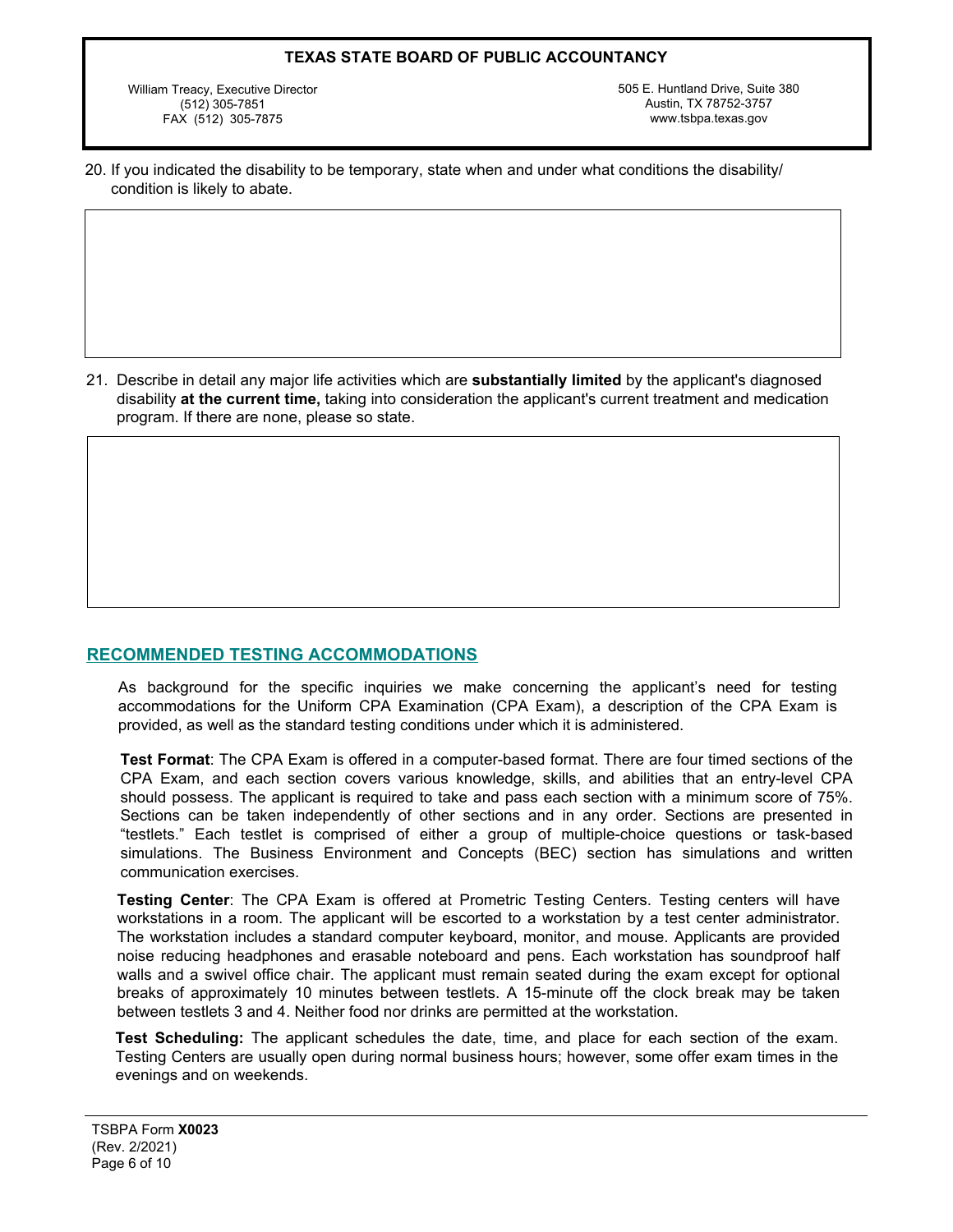William Treacy, Executive Director (512) 305-7851 FAX (512) 305-7875

505 E. Huntland Drive, Suite 380 Austin, TX 78752-3757 www.tsbpa.texas.gov

**Multiple-Choice Questions (MCQ):** MCQ are grouped in testlets that are constructed to appear together. Only one question and four possible answers are presented on the computer monitor at a time. The applicant selects an answer by using the "point and click method" with the computer's mouse.

**Task-Based Simulations (TBS):** TBS are condensed case studies that test accounting knowledge and skills using real-life work-related situations. All TBS are intended to assess knowledge and skills that are appropriate for an entry-level accountant. The applicant may be asked to provide answers by:

- calculating an answer using an on-screen four-function calculator or by using the paper and pencil provided by the Testing Center;
- selecting answers from an on-screen drop-down box and fill-in check boxes;
- entering numbers into an on-screen table or form;
- researching on-screen authoritative literature;
- cutting and pasting information into specified areas of the exam; and
- creating a spreadsheet.

**Written Communication Tasks (WCT)**: The applicant will type a written response to each communications question using a standard computer keyboard and word processor. The word processor has basic functions, shortcuts, and spellcheck.

**Breaks:** The applicant has an opportunity to take an optional break between testlets. A 15-minute off the clock break may be taken between testlets 3 and 4.

|                                              |                         | <b>Multiple-Choice</b> |                 | Task-Based<br><b>Simulations</b> |                 | <b>Written Communications</b> |                |
|----------------------------------------------|-------------------------|------------------------|-----------------|----------------------------------|-----------------|-------------------------------|----------------|
| <b>CPA Exam Section</b>                      | <b>Allotted</b><br>Time | <b>Questions</b>       | <b>Testlets</b> | Questions                        | <b>Testlets</b> | <b>Tasks</b>                  | <b>Testlet</b> |
| Auditing and Attestation                     | 4 hours                 | 72                     | 2               | 8                                | 3               | 0                             | 0              |
| <b>Business Environment</b><br>and Concepts  | 4 hours                 | 62                     | $\overline{2}$  | 4                                | $\overline{2}$  | 3                             |                |
| <b>Financial Accounting</b><br>and Reporting | 4 hours                 | 66                     | 2               | 8                                | 3               | $\Omega$                      | 0              |
| Regulation                                   | 4 hours                 | 76                     | $\overline{2}$  | 8                                | 3               | 0                             | 0              |

22. Please review allowable accommodations by referencing Form G - Accommodations Request. For each recommended accommodation, clearly and completely state the specific reason you recommend such accommodation. You may only recommend the accommodations listed on Form G.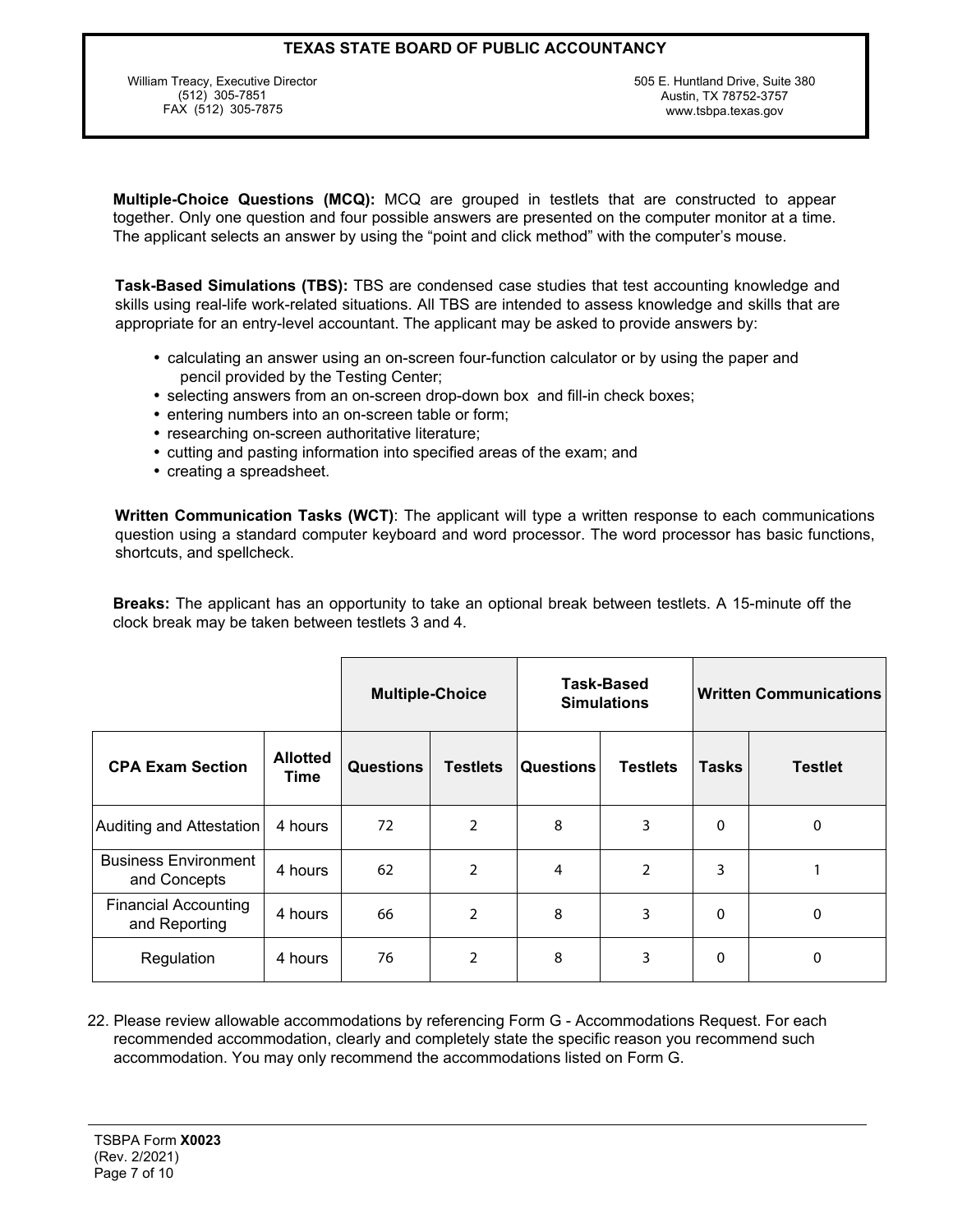William Treacy, Executive Director (512) 305-7851 FAX (512) 305-7875

505 E. Huntland Drive, Suite 380 Austin, TX 78752-3757 www.tsbpa.texas.gov

| Accommodation requested as<br>specified on Form G | Specific rationale for accommodation on this section |
|---------------------------------------------------|------------------------------------------------------|
|                                                   |                                                      |
|                                                   |                                                      |
|                                                   |                                                      |
|                                                   |                                                      |

# **Auditing and Attestation - Allotted time 4 hours**

# **Financial Accounting and Reporting - Allotted time 4 hours**

| Accommodation requested as<br>specified on Form G | Specific rationale for accommodation on this section |
|---------------------------------------------------|------------------------------------------------------|
|                                                   |                                                      |
|                                                   |                                                      |
|                                                   |                                                      |
|                                                   |                                                      |

## **Regulation - Allotted time 4 hours**

| Accommodation requested as<br>specified on Form G | Specific rationale for accommodation on this section |
|---------------------------------------------------|------------------------------------------------------|
|                                                   |                                                      |
|                                                   |                                                      |
|                                                   |                                                      |
|                                                   |                                                      |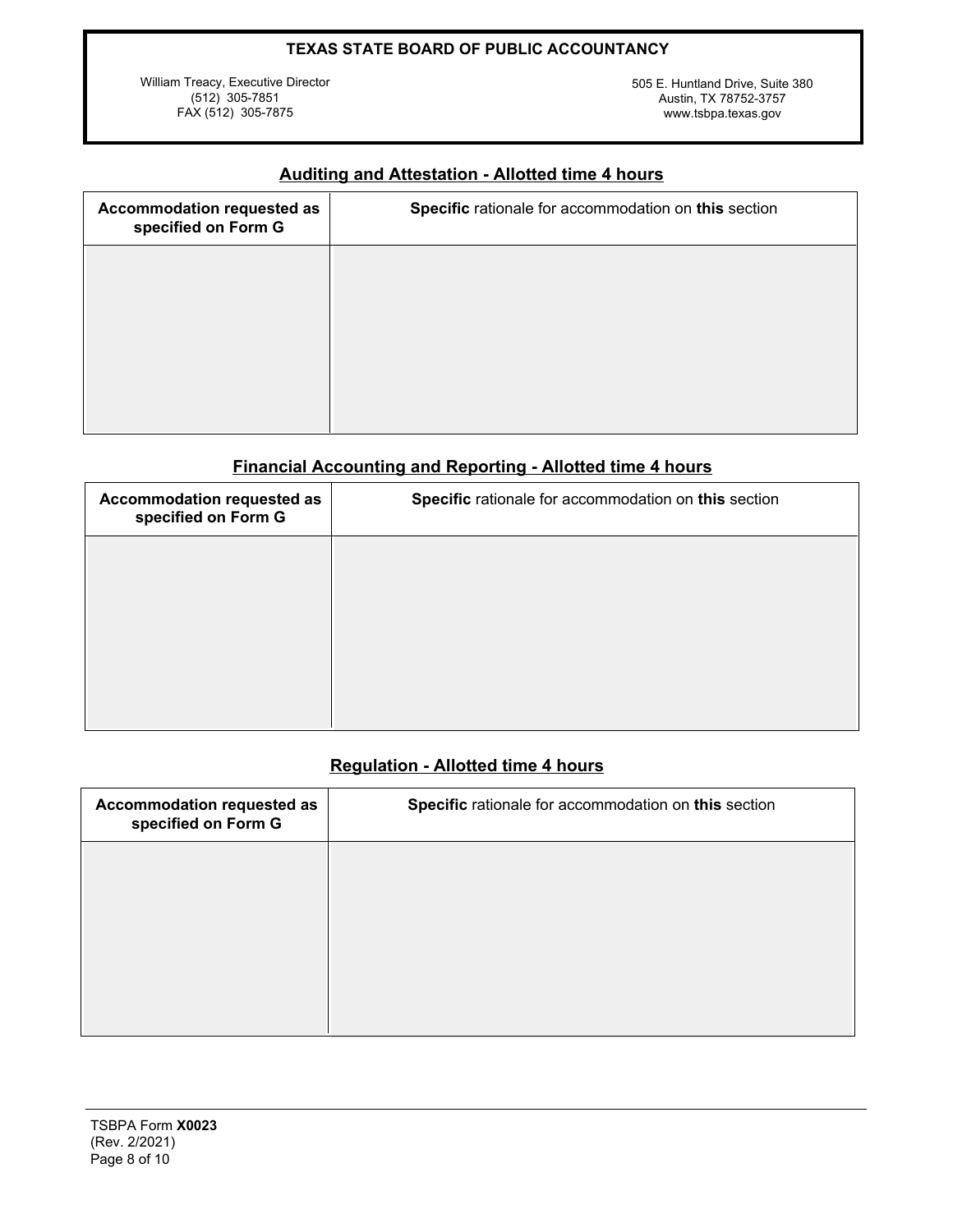William Treacy, Executive Director (512) 305-7851 FAX (512) 305-7875

505 E. Huntland Drive, Suite 380 Austin, TX 78752-3757 www.tsbpa.texas.gov

## **Business Environment and Concepts - Allotted time 4 hours**

| <b>Accommodation requested as</b><br>specified on Form G | Specific rationale for accommodation on this section |
|----------------------------------------------------------|------------------------------------------------------|
|                                                          |                                                      |
|                                                          |                                                      |
|                                                          |                                                      |
|                                                          |                                                      |

23. If you recommend additional testing time based on the applicant's reduced typing speed or ability, please describe all tests conducted by you or relied on by you to determine the speed at which the applicant types, as compared to that of a person without the applicant's disability.

24. Is there any medical or scientific study you can cite which provided you with data enabling you to determine on an objective basis the exact amount of additional testing time that will place the applicant in a testing position similar to that experienced by a person who does not have this disability?

No No No

25. If you answered "YES" to the preceding question, please attach a copy of the study to this form. In the space below, describe how the study supports the accommodations you recommended for the applicant.